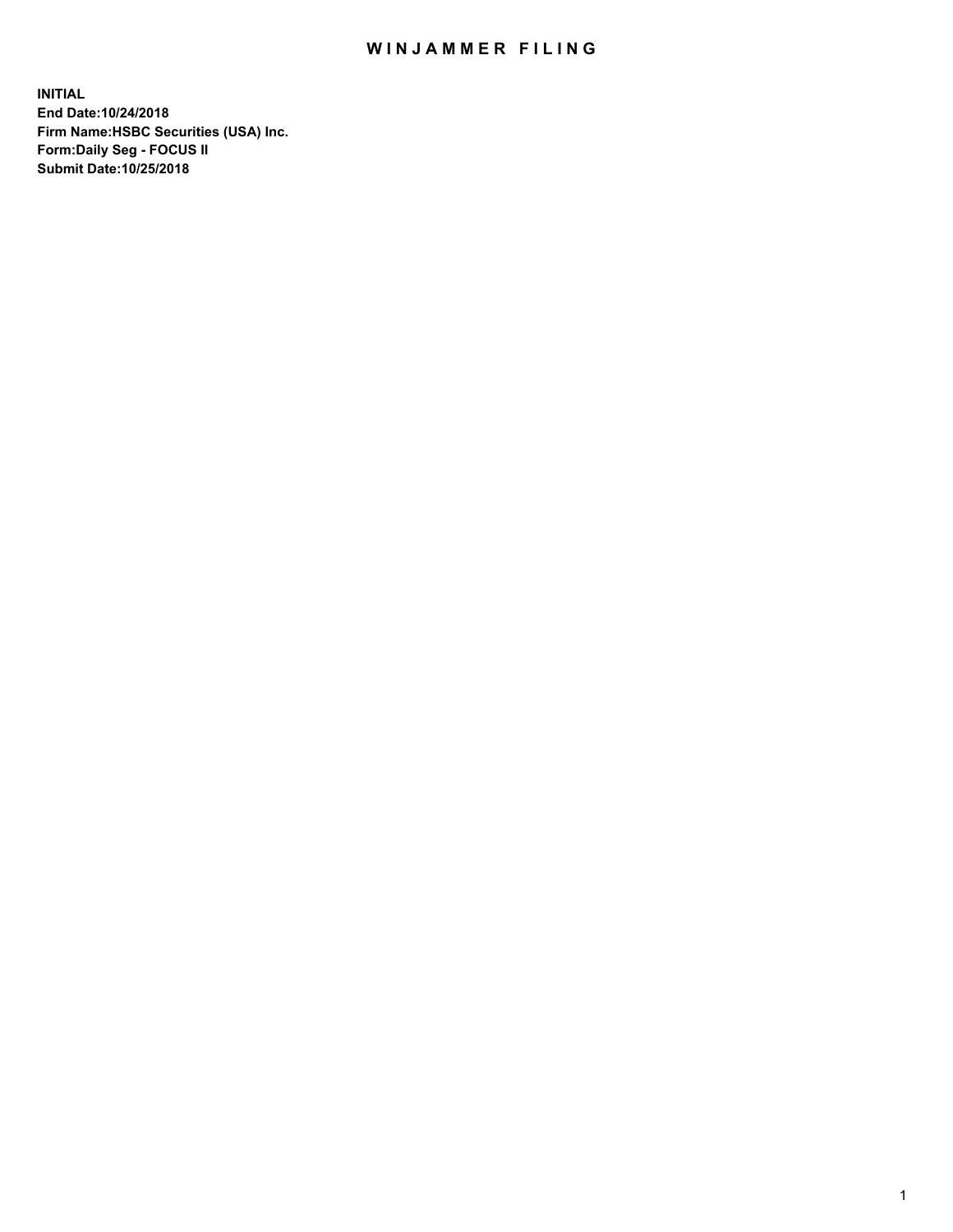**INITIAL End Date:10/24/2018 Firm Name:HSBC Securities (USA) Inc. Form:Daily Seg - FOCUS II Submit Date:10/25/2018 Daily Segregation - Cover Page**

| Name of Company                                                                                                                                                                                                                                                                                                                | <b>HSBC Securities (USA) Inc.</b>                                          |
|--------------------------------------------------------------------------------------------------------------------------------------------------------------------------------------------------------------------------------------------------------------------------------------------------------------------------------|----------------------------------------------------------------------------|
| <b>Contact Name</b>                                                                                                                                                                                                                                                                                                            | <b>Michael Vacca</b>                                                       |
| <b>Contact Phone Number</b>                                                                                                                                                                                                                                                                                                    | 212-525-7951                                                               |
| <b>Contact Email Address</b>                                                                                                                                                                                                                                                                                                   | michael.vacca@us.hsbc.com                                                  |
| FCM's Customer Segregated Funds Residual Interest Target (choose one):<br>a. Minimum dollar amount: ; or<br>b. Minimum percentage of customer segregated funds required:% ; or<br>c. Dollar amount range between: and; or<br>d. Percentage range of customer segregated funds required between:% and%.                         | 109,000,000<br>$\overline{\mathbf{0}}$<br>0 <sub>0</sub><br>0 <sub>0</sub> |
| FCM's Customer Secured Amount Funds Residual Interest Target (choose one):<br>a. Minimum dollar amount: ; or<br>b. Minimum percentage of customer secured funds required:% ; or<br>c. Dollar amount range between: and; or<br>d. Percentage range of customer secured funds required between: % and %.                         | 25,000,000<br>$\overline{\mathbf{0}}$<br>0 <sub>0</sub><br>0 <sub>0</sub>  |
| FCM's Cleared Swaps Customer Collateral Residual Interest Target (choose one):<br>a. Minimum dollar amount: ; or<br>b. Minimum percentage of cleared swaps customer collateral required:% ; or<br>c. Dollar amount range between: and; or<br>d. Percentage range of cleared swaps customer collateral required between:% and%. | 100,000,000<br>$\overline{\mathbf{0}}$<br>0 <sub>0</sub><br>00             |

Attach supporting documents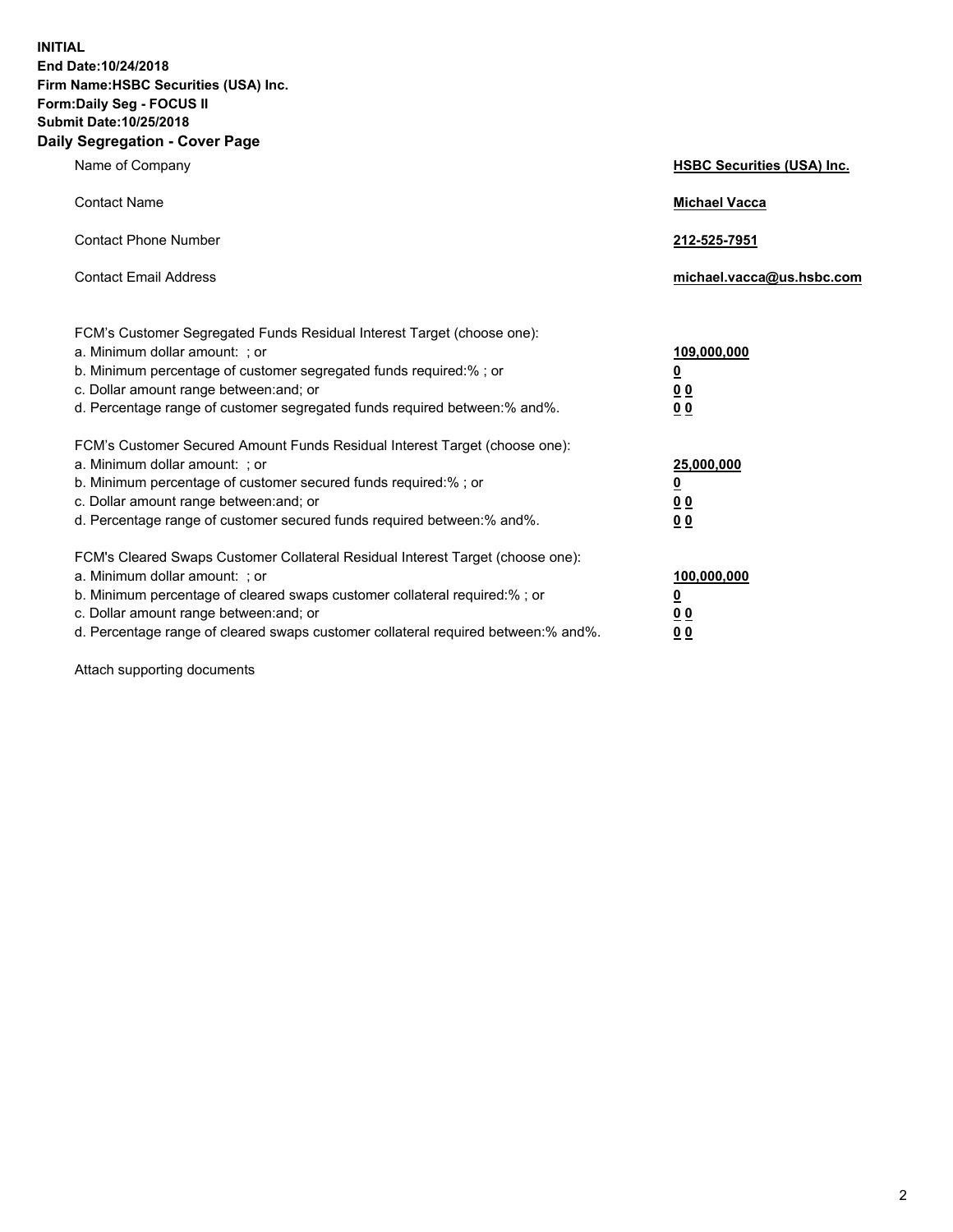**INITIAL End Date:10/24/2018 Firm Name:HSBC Securities (USA) Inc. Form:Daily Seg - FOCUS II Submit Date:10/25/2018 Daily Segregation - Secured Amounts** Foreign Futures and Foreign Options Secured Amounts Amount required to be set aside pursuant to law, rule or regulation of a foreign government or a rule of a self-regulatory organization authorized thereunder **0** [7305] 1. Net ledger balance - Foreign Futures and Foreign Option Trading - All Customers A. Cash **68,549,632** [7315] B. Securities (at market) **75,116,123** [7317] 2. Net unrealized profit (loss) in open futures contracts traded on a foreign board of trade **30,126,351** [7325] 3. Exchange traded options a. Market value of open option contracts purchased on a foreign board of trade **0** [7335] b. Market value of open contracts granted (sold) on a foreign board of trade **0** [7337] 4. Net equity (deficit) (add lines 1. 2. and 3.) **173,792,106** [7345] 5. Account liquidating to a deficit and account with a debit balances - gross amount **279,350** [7351] Less: amount offset by customer owned securities **-271,143** [7352] **8,207** [7354] 6. Amount required to be set aside as the secured amount - Net Liquidating Equity Method (add lines 4 and 5) **173,800,313** [7355] 7. Greater of amount required to be set aside pursuant to foreign jurisdiction (above) or line 6. **173,800,313** [7360] FUNDS DEPOSITED IN SEPARATE REGULATION 30.7 ACCOUNTS 1. Cash in banks A. Banks located in the United States **65,199,598** [7500] B. Other banks qualified under Regulation 30.7 **0** [7520] **65,199,598** [7530] 2. Securities A. In safekeeping with banks located in the United States **32,943,118** [7540] B. In safekeeping with other banks qualified under Regulation 30.7 **0** [7560] **32,943,118** [7570] 3. Equities with registered futures commission merchants A. Cash **0** [7580] B. Securities **0** [7590] C. Unrealized gain (loss) on open futures contracts **0** [7600] D. Value of long option contracts **0** [7610] E. Value of short option contracts **0** [7615] **0** [7620] 4. Amounts held by clearing organizations of foreign boards of trade A. Cash **0** [7640] B. Securities **0** [7650] C. Amount due to (from) clearing organization - daily variation **0** [7660] D. Value of long option contracts **0** [7670] E. Value of short option contracts **0** [7675] **0** [7680] 5. Amounts held by members of foreign boards of trade A. Cash **38,155,877** [7700] B. Securities **42,173,006** [7710] C. Unrealized gain (loss) on open futures contracts **30,126,351** [7720] D. Value of long option contracts **0** [7730] E. Value of short option contracts **0** [7735] **110,455,234** [7740] 6. Amounts with other depositories designated by a foreign board of trade **0** [7760] 7. Segregated funds on hand **0** [7765] 8. Total funds in separate section 30.7 accounts **208,597,950** [7770] 9. Excess (deficiency) Set Aside for Secured Amount (subtract line 7 Secured Statement **34,797,637** [7380]

Page 1 from Line 8)

10. Management Target Amount for Excess funds in separate section 30.7 accounts **25,000,000** [7780] 11. Excess (deficiency) funds in separate 30.7 accounts over (under) Management Target **9,797,637** [7785]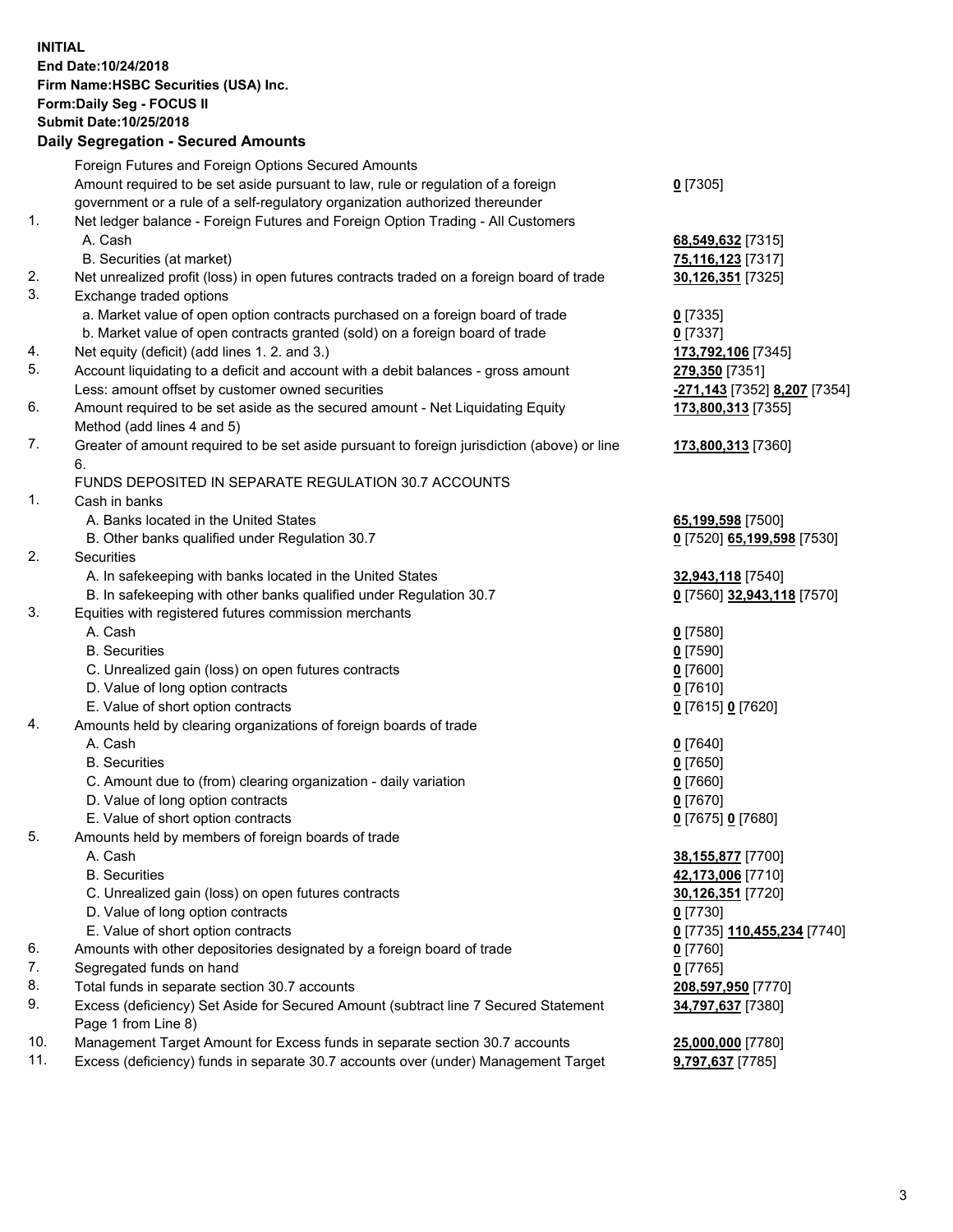|     | <b>INITIAL</b>                                                                      |                              |
|-----|-------------------------------------------------------------------------------------|------------------------------|
|     | End Date: 10/24/2018                                                                |                              |
|     | Firm Name: HSBC Securities (USA) Inc.                                               |                              |
|     | Form: Daily Seg - FOCUS II                                                          |                              |
|     | Submit Date: 10/25/2018                                                             |                              |
|     | Daily Segregation - Segregation Statement                                           |                              |
|     | SEGREGATION REQUIREMENTS(Section 4d(2) of the CEAct)                                |                              |
| 1.  | Net ledger balance                                                                  |                              |
|     | A. Cash                                                                             | 490,720,956 [7010]           |
|     | B. Securities (at market)                                                           | 2,098,711,212 [7020]         |
| 2.  | Net unrealized profit (loss) in open futures contracts traded on a contract market  | -318,869,884 [7030]          |
| 3.  | Exchange traded options                                                             |                              |
|     | A. Add market value of open option contracts purchased on a contract market         | 576,729,965 [7032]           |
|     | B. Deduct market value of open option contracts granted (sold) on a contract market | 472,928,736 [7033]           |
| 4.  | Net equity (deficit) (add lines 1, 2 and 3)                                         | 2,374,363,513 [7040]         |
| 5.  | Accounts liquidating to a deficit and accounts with                                 |                              |
|     | debit balances - gross amount                                                       | 453,596,517 [7045]           |
|     | Less: amount offset by customer securities                                          | -453,596,517 [7047] 0 [7050] |
| 6.  | Amount required to be segregated (add lines 4 and 5)                                | 2,374,363,513 [7060]         |
|     | FUNDS IN SEGREGATED ACCOUNTS                                                        |                              |
| 7.  | Deposited in segregated funds bank accounts                                         |                              |
|     | A. Cash                                                                             | 42,715,112 [7070]            |
|     | B. Securities representing investments of customers' funds (at market)              | $0$ [7080]                   |
|     | C. Securities held for particular customers or option customers in lieu of cash (at | 731,276,383 [7090]           |
|     | market)                                                                             |                              |
| 8.  | Margins on deposit with derivatives clearing organizations of contract markets      |                              |
|     | A. Cash                                                                             | 20,352,820 [7100]            |
|     | B. Securities representing investments of customers' funds (at market)              | 328,085,703 [7110]           |
|     | C. Securities held for particular customers or option customers in lieu of cash (at | 1,365,754,564 [7120]         |
|     | market)                                                                             |                              |
| 9.  | Net settlement from (to) derivatives clearing organizations of contract markets     | -108,819,225 [7130]          |
| 10. | Exchange traded options                                                             |                              |
|     | A. Value of open long option contracts                                              | 576,729,965 [7132]           |
|     | B. Value of open short option contracts                                             | 472,928,736 [7133]           |
| 11. | Net equities with other FCMs                                                        |                              |
|     | A. Net liquidating equity                                                           | 16,118,008 [7140]            |
|     | B. Securities representing investments of customers' funds (at market)              | $0$ [7160]                   |
|     | C. Securities held for particular customers or option customers in lieu of cash (at | $0$ [7170]                   |
|     | market)                                                                             |                              |
| 12. | Segregated funds on hand                                                            | 1,680,265 [7150]             |
| 13. | Total amount in segregation (add lines 7 through 12)                                | 2,500,964,859 [7180]         |
| 14. | Excess (deficiency) funds in segregation (subtract line 6 from line 13)             | 126,601,346 [7190]           |
| 15. | Management Target Amount for Excess funds in segregation                            | 109,000,000 [7194]           |
| 16. | Excess (deficiency) funds in segregation over (under) Management Target Amount      | 17,601,346 [7198]            |

16. Excess (deficiency) funds in segregation over (under) Management Target Amount Excess